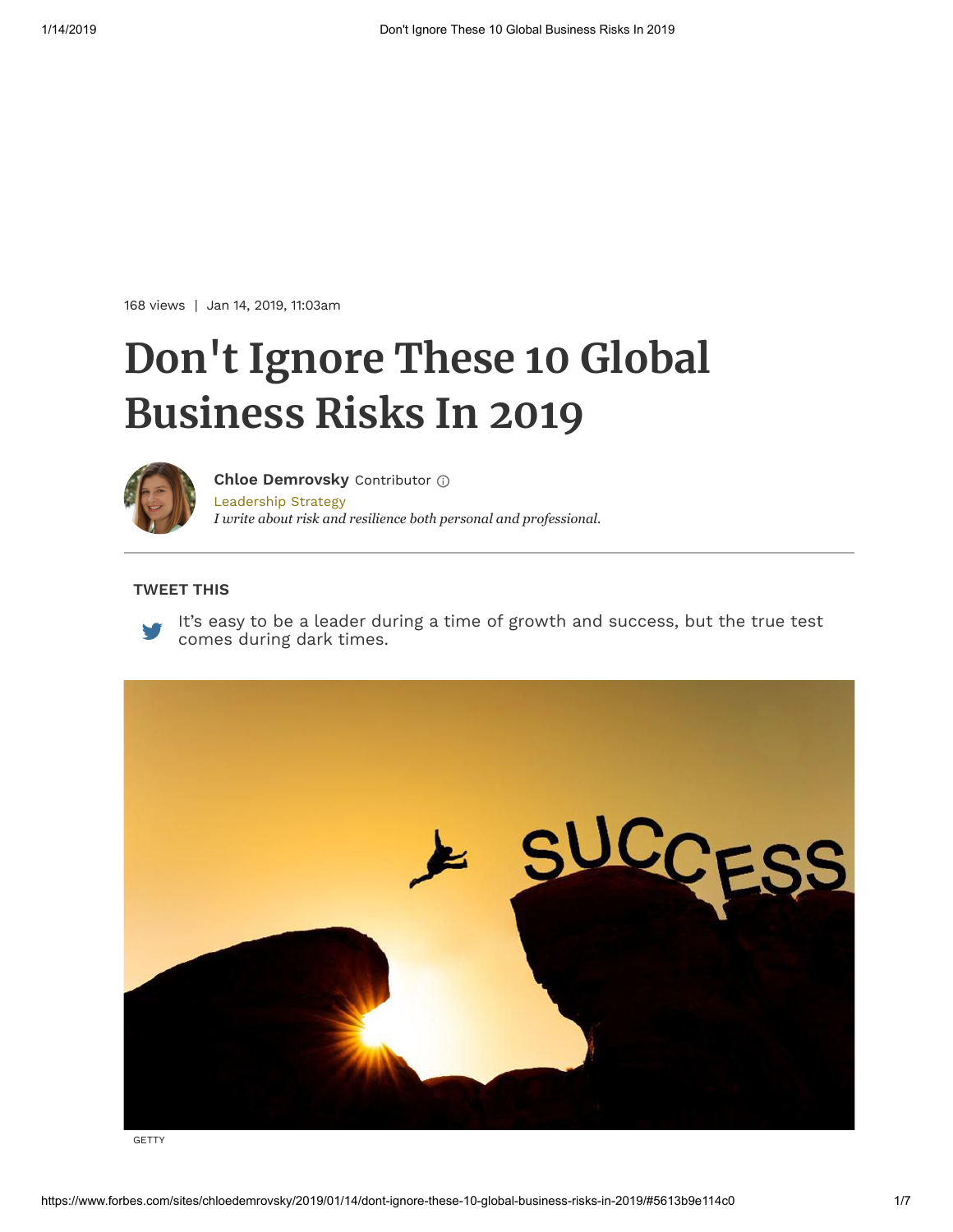If you are a business leader, you probably enjoy acting on your ideas and charging into the future fueled by optimism. But it is also your responsibility to plan for the panoply of risks—like increased technology threats and worrying climate challenges—that make it seem like we're all living in a sci-fi blockbuster. From coordinated cyberattacks on national critical infrastructure to a supply chain disruption of telecommunications components to an increase in terrorist activities on civilian targets, the number of potential disaster scenarios continues to grow in number and complexity. Lest you get caught unprepared, here's a list of this year's key concerns for global business leaders:

### **Cybercrime will continue to increase.**

According to [Hackmageddon,](https://www.hackmageddon.com/2018-master-table/) 82% of cyberattacks were perpetrated by criminal actors in 2018, an increase of 5% over 2017. Why such a big share? Cybercrime pays and will continue to be on the upswing in 2019. Perpetrators make millions of dollars and act with near impunity as just one in 10,000+ criminals gets caught, according to [CSO](https://www.csoonline.com/article/3147398/data-protection/why-its-so-hard-to-prosecute-cyber-criminals.html). The number of victims is often staggering, as shown by the [Marriott breach,](https://www.consumer.ftc.gov/blog/2018/12/marriott-data-breach) which created 500 million unhappy customers. If you don't think it's your job to address technology threats, take a [look](https://www.forbes.com/sites/forbestechcouncil/2018/06/26/ceos-the-data-breach-is-your-fault/#3b36c73a58b0) at the high-profile executives who lost their jobs over cyber breaches. The buck stops with you.

# **State-sponsored cyberattacks could impact business.**

[State-sponsored cyberattacks](https://www.forbes.com/sites/kateoflahertyuk/2018/05/03/cyber-warfare-the-threat-from-nation-states/#700a4eda1c78) are a comparably small share of overall attacks and are most often aimed at other nation states, but the impact is potentially great and could affect business. Any organization caught between nation states is at risk, but state actors have also been known to attack businesses directly, as in the case of the infamous Sony hack for which the first charges were only [just made](https://www.cnn.com/2018/09/06/politics/doj-sony-hack-charges/index.html) implicating a North Korean hacker. Even if you aren't on the radar of nation state actors, you should consider the effects of a cyberwarfare attack on national power grids or other infrastructure. How well could your business operate during a prolonged blackout? It will take a lot more than a couple of generators. Better take a look.

# **Be careful how you use and store data.**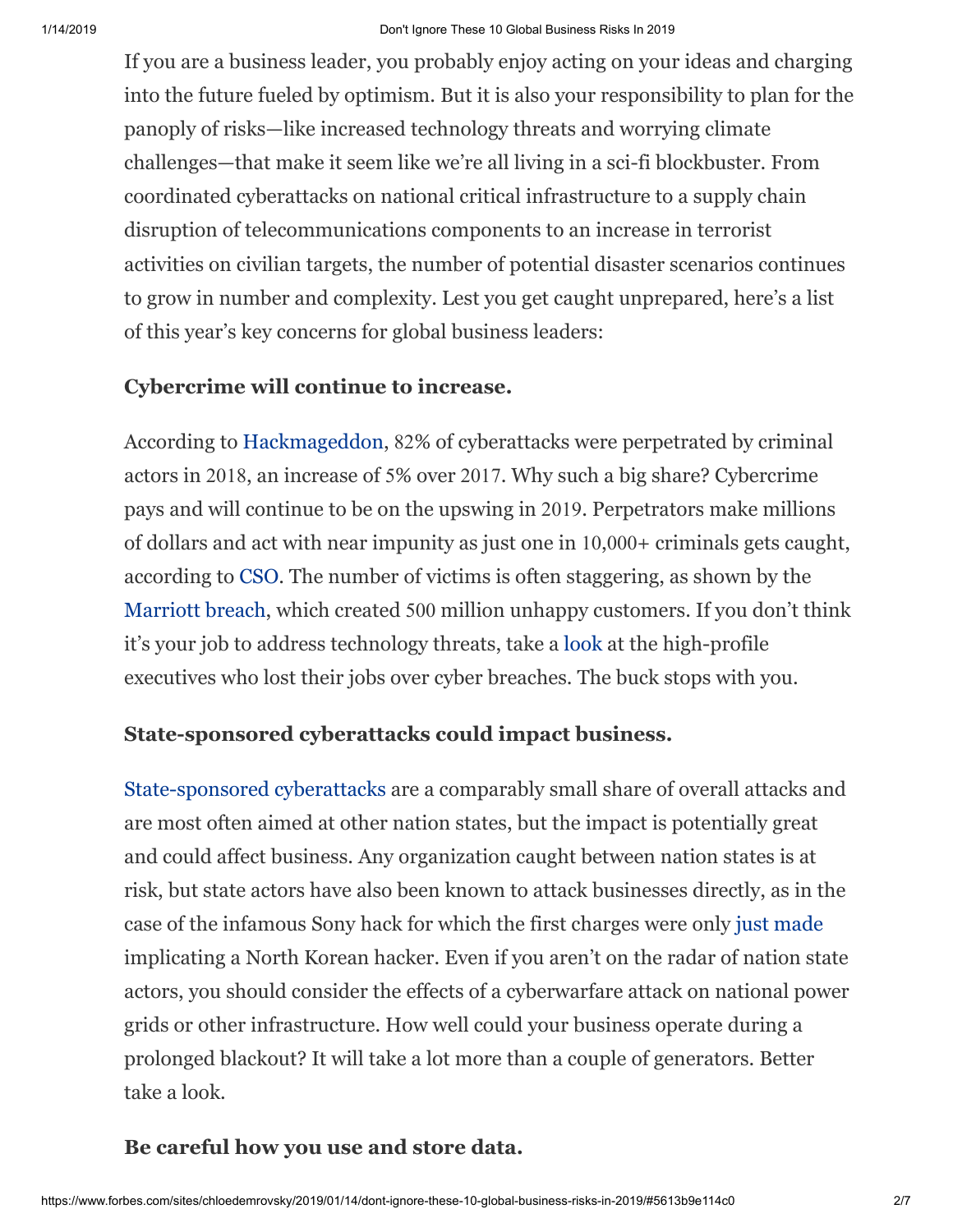In a [recent article,](https://www.forbes.com/sites/chloedemrovsky/2018/11/28/should-we-trust-institutions-like-facebook-or-quit-them/#760dd0c74cf7) I wrote that trust in institutions is decaying as data breaches reveal their irresponsible stewardship of our data and identities. Facebook is the leading example in part because it has access to so much personal data, but it is certainly not alone. The breach prompted a look into what Facebook's leaders considered acceptable data sharing practices and public outrage at the result. How is your organization using and protecting data? Would you feel comfortable if those practices were made public? Expect the scrutiny to increase sharply in 2019 as the European Union applies its new [General Data Protection Regulation](https://eugdpr.org/) and tech users grow more savvy.

### **We aren't paying enough attention to the threat of extreme weather.**

Business leaders need to plan for a world in which extreme weather is increasing as an effect of climate change, as I wrote in [an article](https://www.forbes.com/sites/chloedemrovsky/2018/12/12/why-amazon-hq2-will-need-an-evacuation-plan/#6d86a5a678f0) about Amazon's second headquarters. Coastal flooding and sea level rise will increase as the climate changes, but so will other threats including [wildfires](https://www.vice.com/en_us/article/439b9g/the-terrifying-future-of-california-wildfires-its-going-to-get-worse). The U.S. Global Change Research Program confirmed in its [fourth national climate assessment](https://nca2018.globalchange.gov/) that climate change has, and will continue to have, increasingly devastating effects on our communities, economy, health, and infrastructure. It will be costly in terms of lives lost, physical damage, and economic disruption. The effects will be global, but since Asia is already [the most disaster-prone region](https://www.un.org/press/en/2018/sgsm19126.doc.htm) of the world, leaders conducting business in or with this region need to prioritize resilience planning.

#### **YOU MAY ALSO LIKE**

### **Supply chains are increasingly vulnerable.**

And speaking of doing business in Asia, the dramatic weather patterns can have a terrible impact on global supply chains, most of which run through this region. However, there are also many other types of instability that can disturb supply chains. The trade standoff between the U.S. and China is still in its nascent stage as the world power dynamic rebalances in the face of China's growing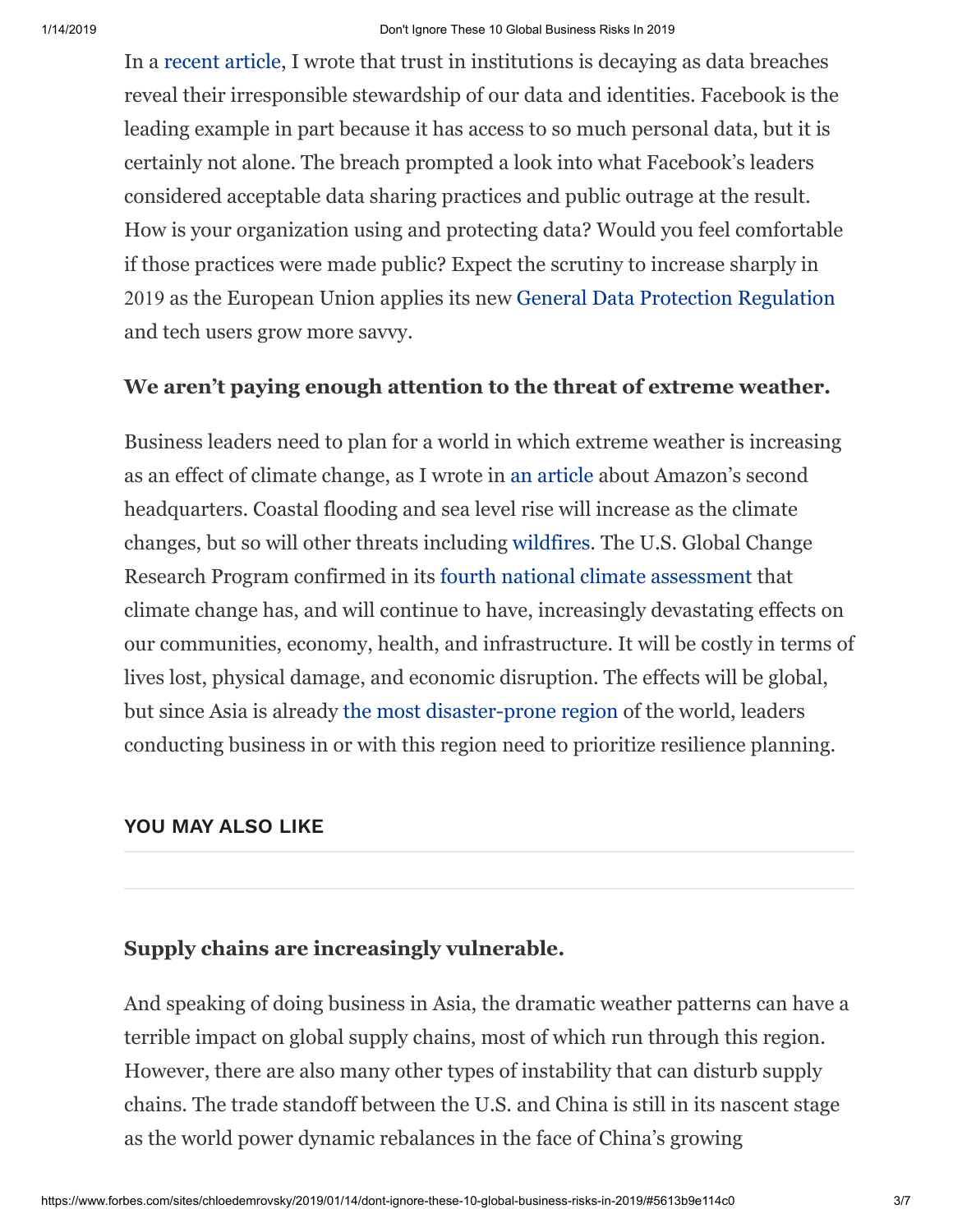prominence. The disruption in trade will have far-reaching consequences for many business leaders. Tariffs cause [market distortions](https://www.cnn.com/2019/01/03/perspectives/us-china-trade-war/index.html) that will create inefficiencies and increase prices as well as market uncertainty. Political uncertainty creates a difficult environment for business, but the bright point is that the discipline of [supply chain resilience](https://sheffi.mit.edu/book/power-resilience) is improving all the time and there is tremendous innovation in this space. If you aren't already, best dedicate more resources to assessing the state of your supply chain in the coming year.

### **Signs point to a global financial crash.**

The million-dollar question is what will happen to the global economy. Forecasts differ, but the [inverted yield curve,](https://www.forbes.com/sites/petercohan/2018/12/04/795-point-dow-plunge-and-the-inverted-yield-curve/#598add3a783a) when short-term interest rates are higher than longer-term ones, is a strong indicator of a potential recession on the horizon. Predicted interest rate hikes in the U.S., European Union, and United Kingdom may affect capital flows and reduce investment in emerging economies. China will [look to fill the resulting gap, especially through its ongoing Belt and Road](http://english.gov.cn/beltAndRoad/) Initiative, but the outreach may slow somewhat as it faces stagnant growth of its own. The abovementioned U.S. trade war with China has already led to revised revenue forecasts from market leaders like [Apple](https://www.nytimes.com/2019/01/02/technology/apple-revenue-decline-china.html). Ongoing tension with another great U.S. trading partner, the European Union, will aggravate the economic problems and create an unstable investment climate. Should protectionist tendencies continue to escalate, a global economic downturn is likely. The jittery stock market that we saw at the end of 2018 is just the beginning. Can your business weather the uncertainty?

### **Innovation will cause business disruption…at some point.**

It's not at all clear when the next round of innovations will mature into market realities and start to boost global productivity. We know that great things lie ahead as a result of advances in areas like artificial intelligence, driverless cars, quantum computing, and genetic sequencing. These wondrous possibilities are just starting to show results, but also their inherent risks such as the first road death perpetrated by a [driverless car](https://www.economist.com/the-economist-explains/2018/05/29/why-ubers-self-driving-car-killed-a-pedestrian) and the birth of the first [gene-edited babies.](https://www.theatlantic.com/science/archive/2018/12/15-worrying-things-about-crispr-babies-scandal/577234/) Clearly, these changes, when they come, will be fundamental and will permanently change the way the world works and how we do business. The only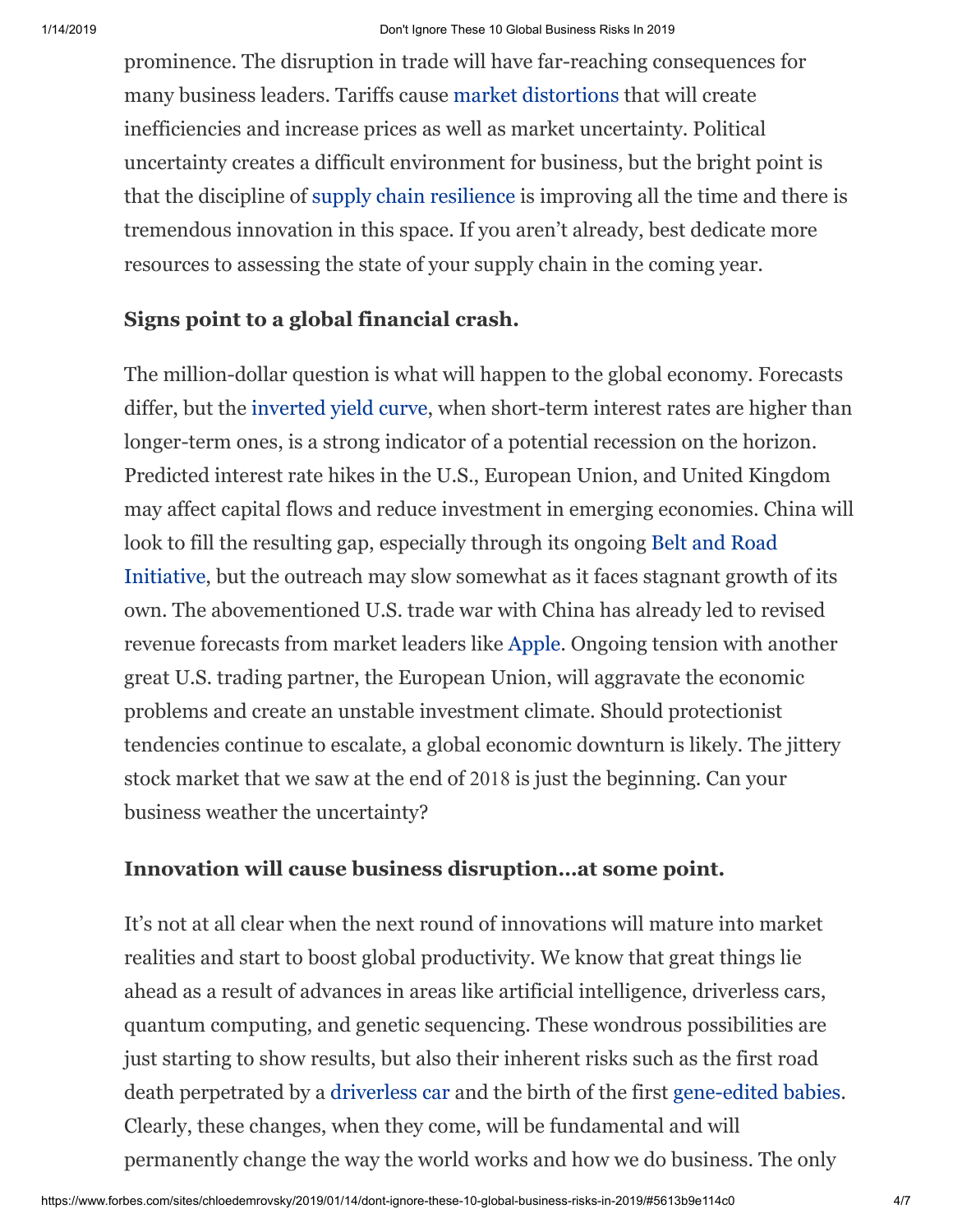way to be prepared is to start early and get in on the disruption. Responsible leaders will need to shape the ethics around how these ideas are put to use so that they propel society forward. In 2019, will you disrupt or be disrupted?

#### **Millennials want sustainability.**

Pollution is a cautionary tale of how human innovation can have unforeseen consequences when we fail to think things through. The global awareness of the threat of pollution featured prominently in 2018 with particular attention on single-use plastics and their effect on oceans. The European Union even [announced a ban](https://www.popsci.com/eu-plastic-ban) on certain kinds of plastics and [Eater](https://www.eater.com/2018/12/27/18156734/plastic-straw-ban-biggest-trend-2018) declared the ban on plastic straws as the trend of the year. Interest in sustainability issues and corporate social responsibility continues to grow, with 42[% of Millennials](https://www.nosh.com/news/2018/nielsen-millennials-value-health-and-csr) compared to 35% of people overall—reporting that corporate social responsibility was important to them when making a purchasing decision. Business leaders [ignore this trend at their peril. Speaking of Millennials, they are set to overtake](http://www.pewresearch.org/fact-tank/2018/03/01/millennials-overtake-baby-boomers/) Baby Boomers as the largest generation in 2019. As we know, the two generations have very different lifestyles and tastes. You may have heard that Millennials have [killed everything](https://www.businessinsider.com/millennials-are-killing-list-2017-8#oil-20) you love from napkins to beer to fabric softener. It would be wise to listen to their demands for sustainability before they kill your business, too.

# **The threat of terrorism remains.**

Terrorist threats continue to be increasingly unpredictable and can strike just about anywhere at any time. This constant underlying threat can have effects that are difficult to measure. How do they impact businesses? How do they affect performance at work? Is your team carrying fears for their personal safety that they might not even want to acknowledge in the workplace? The psychological impact that results from exposure to turbulent current events is not an obvious threat, but we need to be prepared for it. Leaders can [set an example](http://time.com/money/4407777/nice-terrorist-attack-work/) of openness to discussion, express empathy for whatever your teams may be experiencing, and show a commitment to preparedness. It takes energy to build a reserve of personal resilience and it takes resources to build organizational resilience. It all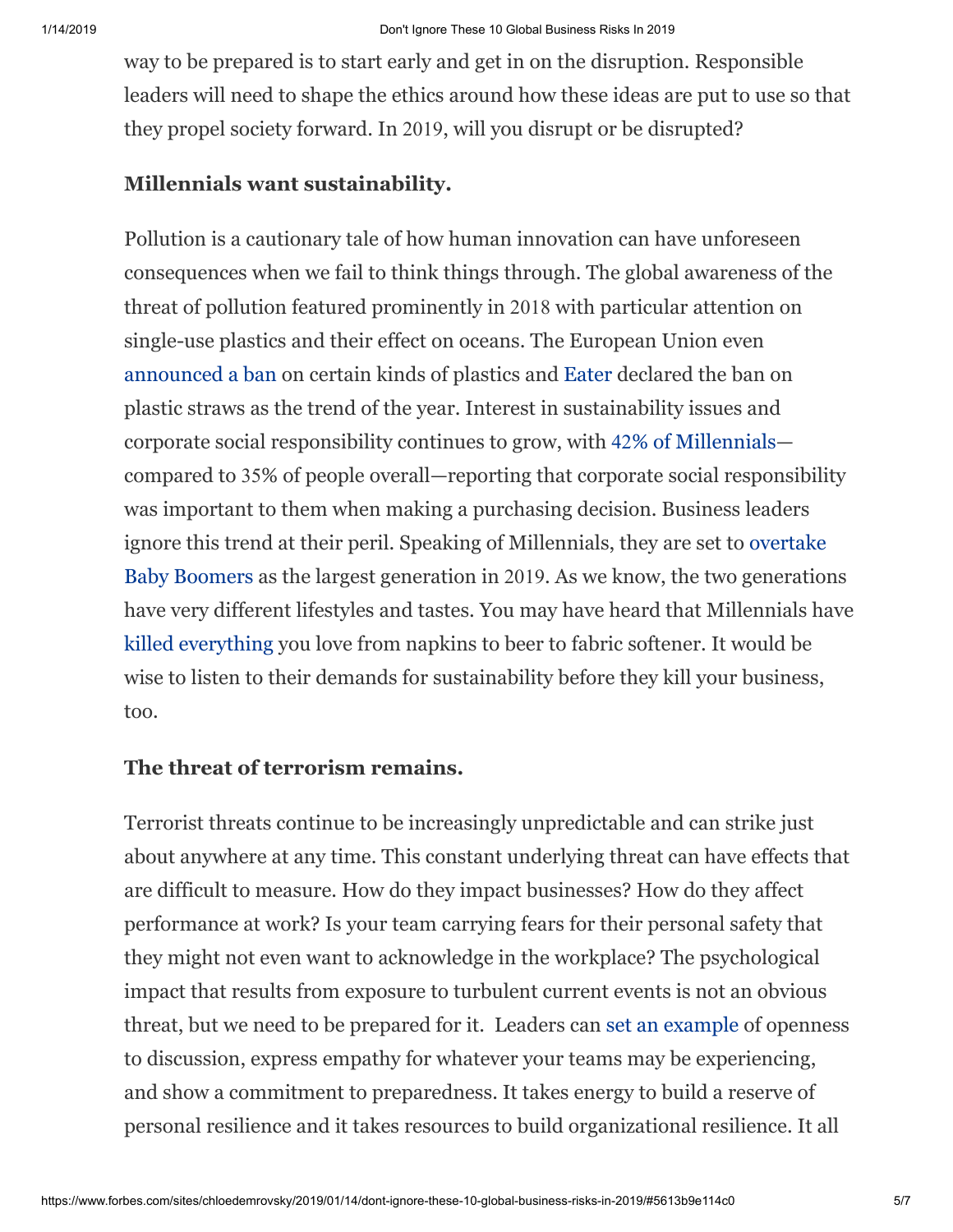takes time and focus, but we must not forget just how much is at stake – our organizations, our communities, our country, our lives. It's worth preparing for.

### **You yourself are a business risk.**

It's easy to be a leader during a time of growth and success, but the true test comes during dark times.  $\blacktriangleright$  Many leaders lack both the training and experience to handle a crisis well, much less to lead their organization through one. Lack of crisis management expertise among top executives was listed as a top risk for organizations in 2019 according to a global survey of risk and resilience leaders by [DRI International](https://drive.drii.org/2019/01/08/dris-global-risk-and-resilience-trends-report-the-top-trends-and-risks/). Most leaders understand the importance of crisis communications with the media, but lack other crisis management skills. Even if your organization has robust risk and continuity programs, inappropriate decisions taken by you during a crisis could undermine those efforts and put the entire organization at risk.

Tough times can reveal how great a leader you truly are, but you need to prepare yourself for the challenges that lie ahead. Let 2019 be the year you make preparedness a priority.

*I am the president and CEO of Disaster Recovery Institute International (DRI), where I help organizations prepare for and recover from disasters both natural and manmade. Through DRI and as an adjunct professor at New York University, I have worked with the public, private ...* **[MORE](https://www.forbes.com/sites/chloedemrovsky/)**

6,775 views | Jan 11, 2019, 03:09pm

# **Golden State Warriors GM Bob Myers on Culture, Leadership, and Authenticity**



**[Workday](http://www.forbes.com/sites/workday/)** BRANDVOICE